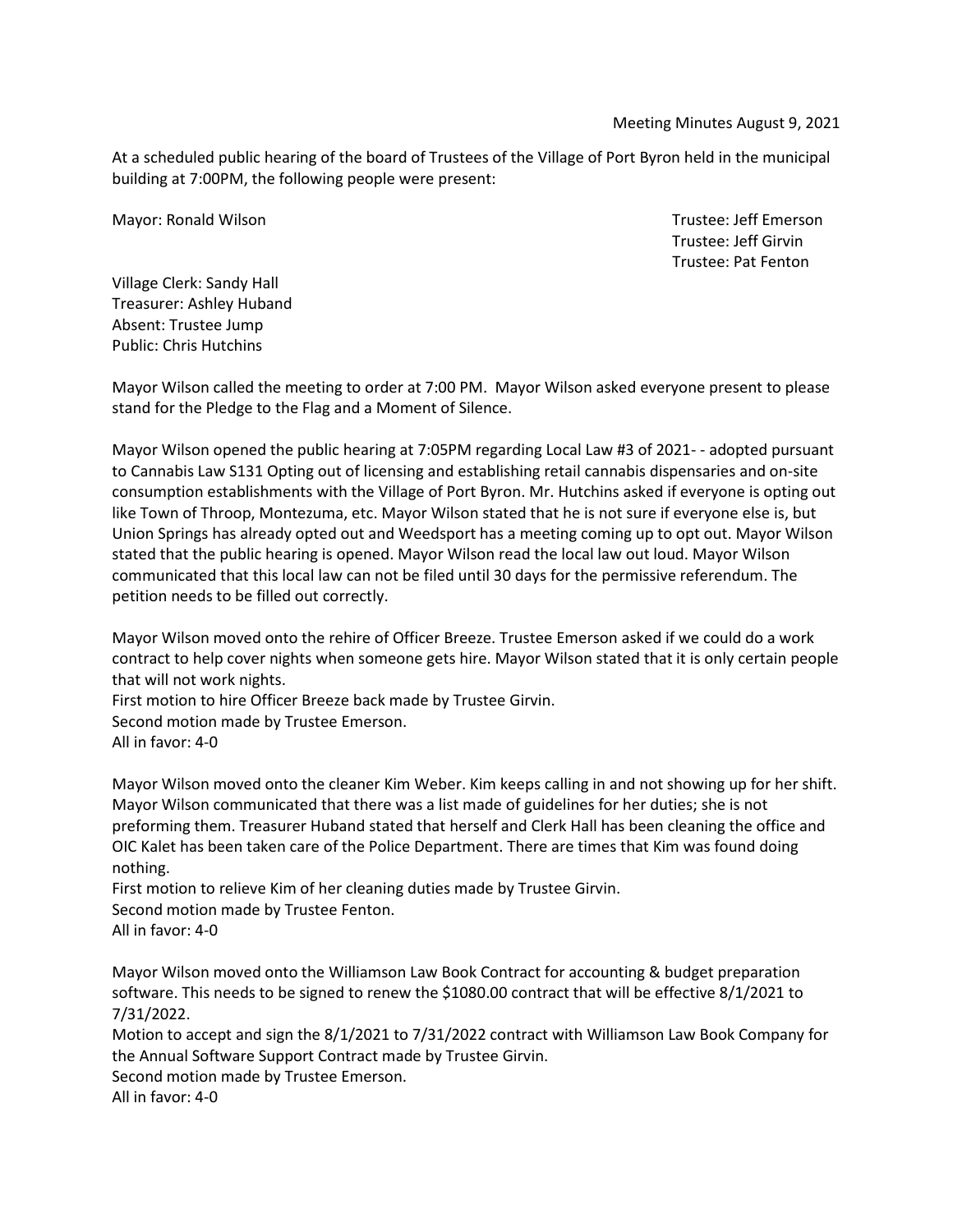Mayor Wilson moved onto the comp alliance renewal form. Clerk Hall stated that it is a 3-year contract. A small discussion was held on what the cost was for the workmen's comp. First motion to sign the 3-year contract made by Trustee Girvin. Second motion made by Trustee Fenton. All in favor: 4-0

Mayor Wilson moved onto the board approval for account adjustment of .68. Treasurer Huband communicated that when we transferred everything in June, it closed out at .68. Treasurer Huband and Williamson could not find it. The transfer from last year got something mixed up. First motion to transfer .68 made by Trustee Emerson. Second motion made by Trustee Girvin. All in favor: 4-0

Mayor Wilson moved onto the office of Aging – meals on wheel program. Mayor Wilson communicated that they would like a contribution. Trustee Emerson asked if this should be in the towns budget. Mayor Wilson stated that he is not sure. Trustee Emerson said that this is not until next year, we should investigate this. Trustee Emerson said that we should table it for now until we do further investigation. Mayor Wilson said that he never remembers seeing them around the village. Trustee Emerson said that they come in private cars. No voting was needed.

Mayor Wilson moved onto the Cayuga County Magistrate's August meeting that Judge Bell would like to attend. First motion for Judge Bell to attend the dinner made by Trustee Girvin. Second motion made by Trustee Emerson. All in favor: 4-0

Mayor Wilson moved onto the Water/Sewer steering committee. Trustee Emerson is on committee for long point. They have been having meetings not inviting some of the members; Emerson was one that was not invited. Some received packets, but Emerson has not seen or read the packet. Trustee Emerson stated that he was against the line in Motezuma. It will be on the November election if passed and if they get a referendum. There will be another debt service added if this is passed. Trustee Emerson was against adding another debt service. Trustee Emerson did not know if the board wants to write a letter to send to the legislator. Mayor Wilson stated that if Emerson wanted to write a letter that he was okay to sign it.

Mayor Wilson asked the board members if they would like to look over the engineering Planning Grant. No question arose.

Mayor Wilson moved onto reports.

The PD report, submitted by OIC Kalet was read out loud. No other questions arose.

The codes report, submitted by CEO Foster, was reviewed. Mayor Wilson communicated that a fence was put up on Main Street without a permit, they boxed it around. The fence is going on the other side of the ditch. Trustee Girvin asked if you can get to the ditch. Mayor Wilson said that he does not think so. Mr. Hutchin asked what is going on with the church street apt. Mayor Wilson said that they are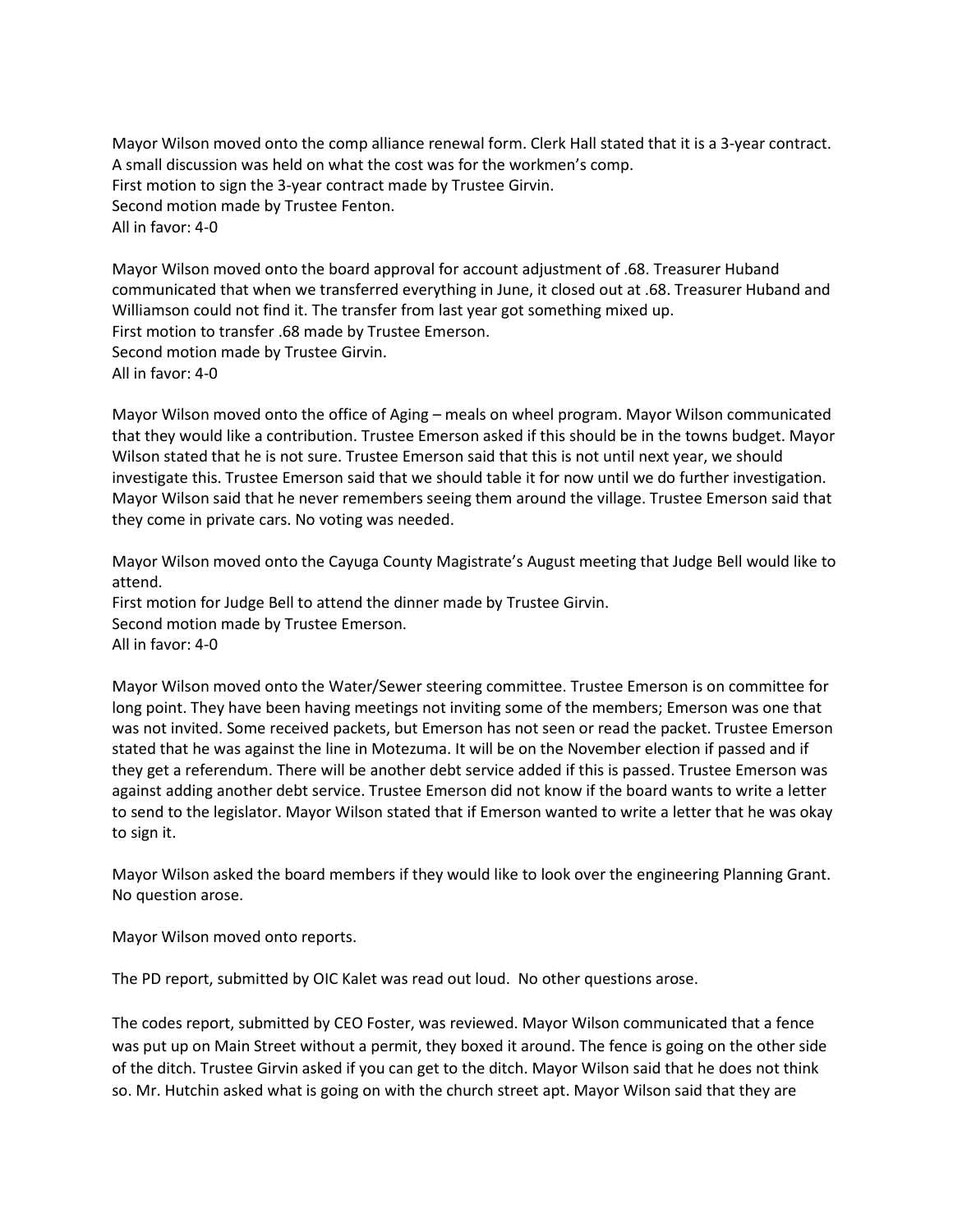reapplying for the grant. Mr. Hutchins asked why the town can't just mow the lawn, it looks terrible. No other questions arose.

The DPW report, submitted by Superintendent Sims was reviewed. Trustee Girvin asked if the backhoe is back up. No other questions arose.

The FD Report submitted by Chief Rooker was read out loud. Mayor Wilson asked who the 4 people were that took the EMT class. Trustee Emerson communicated that the 4 people were:

- 1. Kelly Ware
- 2. Lucy Ware
- 3. Chris Nagle
- 4. Doug Cook.

No other questions arose.

If you have any questions on the Treasurer Report, submitted by Treasurer Huband; she is attending this meeting, you can ask her. No other questions arose.

Mayor Wilson asked if the Village Board has reviewed the meeting minutes from prior Village Board meeting on July 12, 2021. First motion to accept the minutes as presented made by Trustee Girvin. Second motion made by Trustee Emerson. All in favor: 4-0

Mayor Wilson asked if the Village Board has reviewed the meeting minutes from prior Village Board meeting on July 26, 2021. After reviewing the minutes from July 26<sup>th</sup>, Trustee Emerson stated that the only correction was, instead of saying "chloroform", it should read "chlorine" First motion to accept the minutes as presented with corrections made by Trustee Girvin. Second motion made by Trustee Emerson. All in favor: 4-0

First motion to close public hearing on local law # 3- adopted pursuant to Cannabis Law S131 Opting out of licensing and establishing retail cannabis dispensaries and on-site consumption establishments with the Village of Port Byron made by Trustee Fenton. Second motion made by Trustee Emerson. All in favor: 4-0

First Motion to adopt local law #3- adopted pursuant to Cannabis Law S131 Opting out of licensing and establishing retail cannabis dispensaries and on-site consumption establishments with the Village of Port Byron made by Trustee Emerson. Second motion made by Trustee Fenton. All in favor: 4-0 Roll call vote as follows: Trustee Girvin: Yes Trustee Emerson: Yes Trustee Fenton: Yes